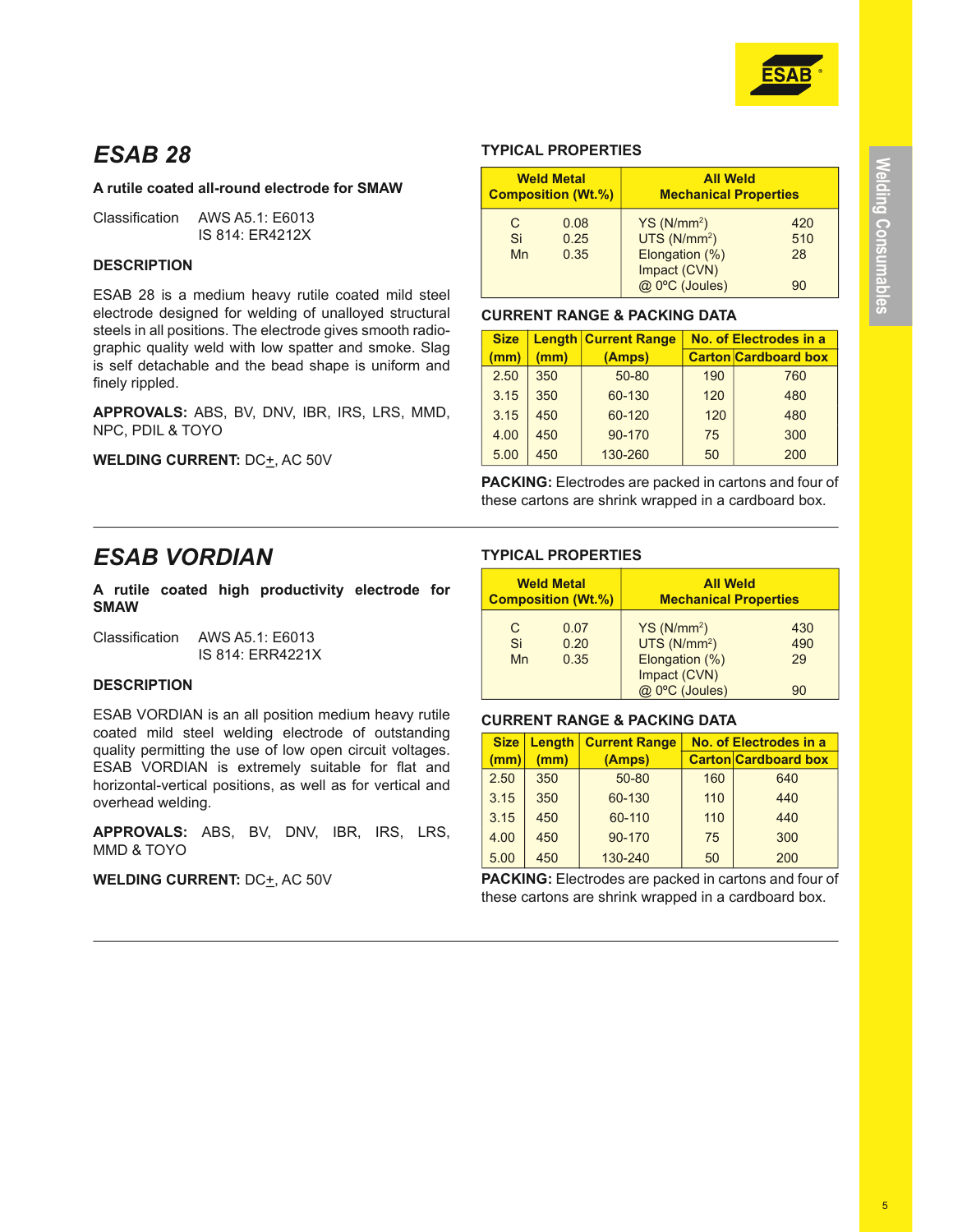

# **ESAB FERROAMB**

A rutile based general purpose mild steel electrode for Manual Metal Arc Welding

# **Classification:** AWS A5.1 E6013 **Welding Current:** DC±, AC 50V



# **Description**

ESAB FERROAMB is a rutile coated general purpose mild steel electrode. It provides sound quality weld deposit with stable arc and good slag release. The electrode is suitable for all positional welding of plates and pipes.

| <b>All Weld Metal</b><br><b>Chemical</b><br><b>Composition (%)</b> |       | <b>All Weld Metal</b><br><b>Mechanical</b><br><b>Properties</b> |     |
|--------------------------------------------------------------------|-------|-----------------------------------------------------------------|-----|
| C                                                                  | 0.08  | YS (MPa)                                                        | 430 |
| Si                                                                 | 0.25  | UTS (MPa)                                                       | 520 |
| Mn                                                                 | 0.30  | Elongation (%)                                                  | 27  |
| S                                                                  | 0.025 |                                                                 |     |
|                                                                    | 0.025 |                                                                 |     |

### **Applications**

- General Fabrication
- Frame Work
- Tankages
- **General purpose electrode**
- **Smooth running characteristics**
- **Good slag release**
- **Good weld bead appearance**



#### **ESAB INDIA LIMITED**

**Registered and Head Office:** 13, Industrial Estate, III Main Road, Ambattur, Chennai - 600058. Tel : 044-42281100 Fax : 044-42281150; Email: info@esab.co.in

**Eastern Regional Office** B.T. Road, P.O.: B.D. Sopan, Khardah, 24 Parganas (N), Kolkata - 700 116. Tel: (033) 25532897 / 25838005

Western Regional Office<br>501/502,5<sup>th</sup> Floor, Sagar Tech-B<br>Andheri Kurla Road, Saki Naka<br>Andheri East, Mumbai 400072<br>Tel : (022) 2851 7386<br>Fax : (022) 2852 4974

**Northern Regional Office**<br>239 & 240, DLF Tower<br>Shivaji Marg, New Delhi – 110015<br>Crossing, New Delhi – 110015<br>Tel : (011) 4142 7099<br>Fax : (011) 4142 7099

**web: www.esabindia.com**

**Southern Regional Office** 13, Industrial Estate, III Main Road, Ambattur, Chennai - 600058 Tel : (044) 4340 4806 Fax : (044) 4340 4807

**Central Regional Office** No. 218, Ashirvad South Ambazari Road Bajaj Nagar, Nagpur 440010 Tel : (0712) 222 9547 / 48 Fax : (0712) 222 9549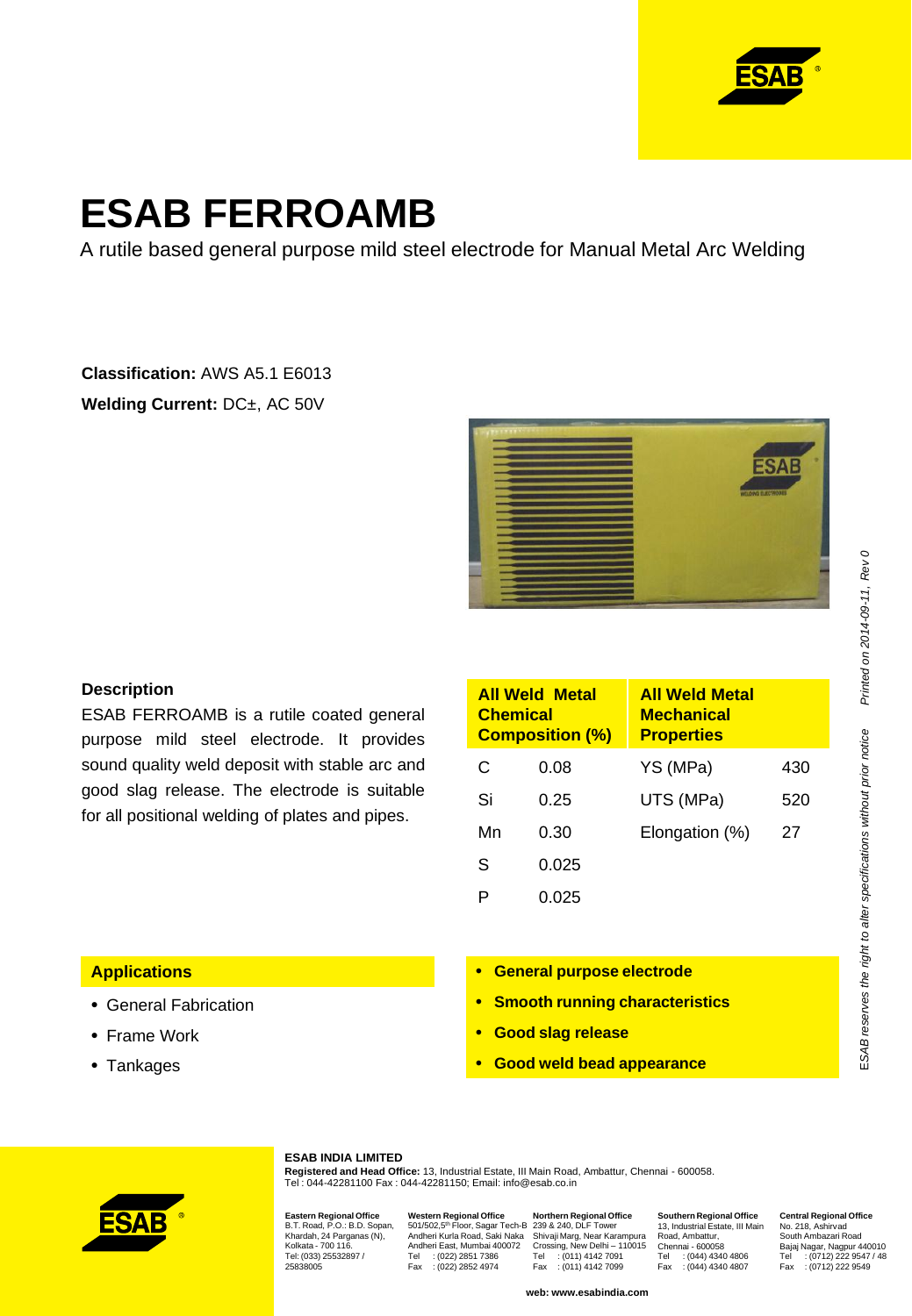# **Carbon Steel Electrodes**



# **ESAB FERROSPEED**

A rutile coated general-purpose electrode for **SMAW** 

Classification AWS A5.1: F6012 IS 814: FR4124

# **DESCRIPTION**

ESAB FERROSPEED is a rutile-coated general-purpose electrode for welding structures that are not subjected to heavy dynamic loading and is specially designed for higher tolerance to less cleaned plates and poor joint fit-ups. The electrode has high current carrying capacity and produces quality weld metal.

APPROVALS: ABS, BV, DNV, IBR, IRS, LRS & MMD

**WELDING CURRENT: DC+, AC 70V** 

# **FSAR FFRROARC**

A rutile coated general-purpose electrode for **SMAW** 

Classification AWS A5.1: F6013 IS 814: ER4211X

#### **DESCRIPTION**

ESAB FERROARC is a medium coated general purpose mild steel electrode, which operates on low OCV (50V) AC in all positions. ESAB FERROARC delivers smooth and stable welding arc with low spatter, excellent slag detachability and smooth weld bead appearance. The weld deposit is of radiographic quality.

APPROVALS: ABS, BV, DNV, IBR, IRS, LRS, MMD, **MN Dastur & TOYO** 

# **WELDING CURRENT: DC**+, AC 50V

#### **TYPICAL PROPERTIES**

| <b>Weld Metal</b>         |      | <b>All Weld</b>                  |     |
|---------------------------|------|----------------------------------|-----|
| <b>Composition (Wt.%)</b> |      | <b>Mechanical Properties</b>     |     |
| C                         | 0.08 | YS (N/mm <sup>2</sup> )          | 430 |
| Si                        | 0.20 | UTS(N/mm <sup>2</sup> )          | 520 |
| Mn                        | 0.35 | Elongation (%)                   | 25  |
|                           |      | Impact (CVN)<br>@ +20°C (Joules) |     |

#### **CURRENT RANGE & PACKING DATA**

| <b>Size</b> |      | <b>Length Current Range</b> |     | No. of Electrodes in a      |
|-------------|------|-----------------------------|-----|-----------------------------|
| (mm)        | (mm) | (Amps)                      |     | <b>Carton Cardboard box</b> |
| 3.15        | 450  | 95-150                      | 150 | 600                         |
| 4.00        | 450  | 140-190                     | 100 | 400                         |
| 5.00        | 450  | 180-260                     | 65  | 260                         |

PACKING: Electrodes are packed in cartons and four of these cartons are shrink wrapped in a cardboard box.

# **TYPICAL PROPERTIES**

| <b>Weld Metal</b><br><b>Composition (Wt.%)</b> |                      | <b>All Weld</b><br><b>Mechanical Properties</b>                                                        |                        |
|------------------------------------------------|----------------------|--------------------------------------------------------------------------------------------------------|------------------------|
| С<br>Si<br>Mn                                  | 0.08<br>0.20<br>0.35 | YS (N/mm <sup>2</sup> )<br>UTS(N/mm <sup>2</sup> )<br>Elongation (%)<br>Impact (CVN)<br>@ 0°C (Joules) | 430<br>500<br>26<br>80 |

# **CURRENT RANGE & PACKING DATA**

| <b>Size</b> | Length | <b>Current Range</b> | No. of Electrodes in a |                             |
|-------------|--------|----------------------|------------------------|-----------------------------|
| mm)         | (mm)   | (Amps)               |                        | <b>Carton Cardboard box</b> |
| 2.50        | 350    | 50-80                | 300                    | 900                         |
| 3.15        | 350    | 60-120               | 190                    | 570                         |
| 3.15        | 450    | 60-110               | 185                    | 555                         |
| 4.00        | 450    | 90-170               | 125                    | 375                         |
| 5.00        | 450    | 130-280              | 85                     | 255                         |

PACKING: Electrodes are packed in cartons and three of these cartons are shrink wrapped in a cardboard box.